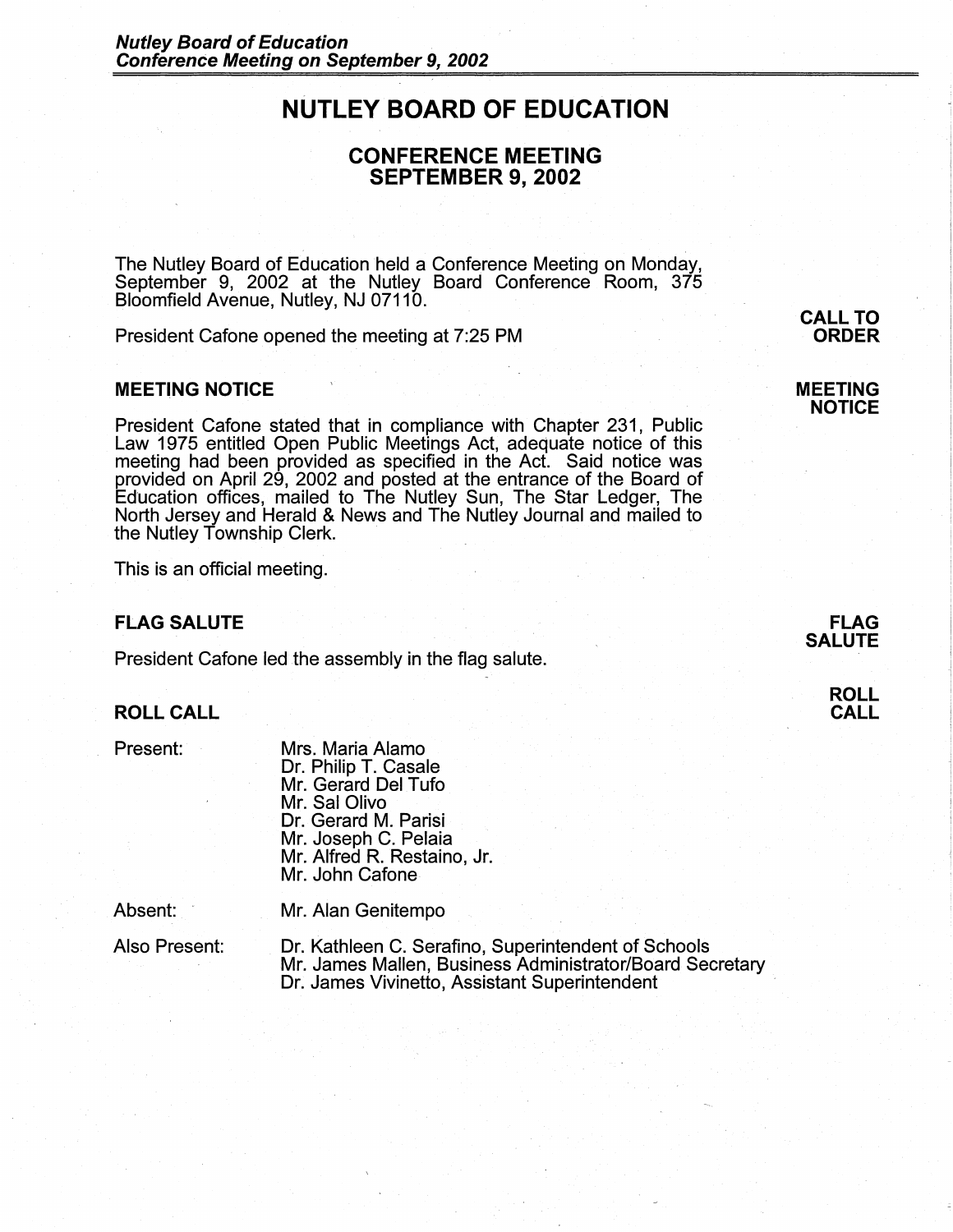### **ITEMS DISCUSSED**

#### 1. **Buses**

President Cafone summarized the Board's efforts to date to find an alternative site to park school district buses. After discussion, the trustees agreed to have administration pursue both the PSE&G rightof-way property near Reinheimer Park and the paved lot at 113 Centre Street.

#### 2. **Bond Referendum**

Superintendent Serafino provided a summary of the progress of the revised plans and specifications for the modified bond referendum to be resubmitted to the voters for approval on Tuesday, December 10, 2002. All trustees present participated in a discussion of the process to be pursued. Extensive discussion ensued and President Cafone Extensive discussion ensued and President Cafone allowed sufficient time for all trustees to be heard.

#### 3. **9/11 Commemorative Program**

Superintendent Serafino described the details of the commemorative program to be held at the Oval on September 11.

# **MOTION TO ADJOURN TO EXECUTIVE SESSION**

At 7:55 PM Trustee Olivo moved, Trustee Casale seconded and the Board unanimously approved by voice vote the following resolution:

WHEREAS, the Board of Education will be discussing matters exempt from public discussion pursuant to N.J.S.A. 10:4-12,

NOW, THEREFORE, BE IT RESOLVED that the Board of Education recess to closed executive session at this time in the conference room to discuss personnel issues, and

BE IT FURTHER RESOLVED that the results of the discussions will be made public by inclusion on the agenda of a subsequent meeting of the Board of Education or when the reasons for discussing such matters in closed session no longer exist.

#### **RECONVENE OPEN SESSION**

At 8:06 PM the meeting was reconvened.

## **ADJOURN**

There being no further business the meeting was adjourned at 8:06 PM on a motion by Trustee Parisi, seconded by Trustee Restaino and unanimously approved by voice vote.

#### **RECONVENE OPEN SESSION**

#### **ADJOURN**

#### **ITEMS DISCUSSED**